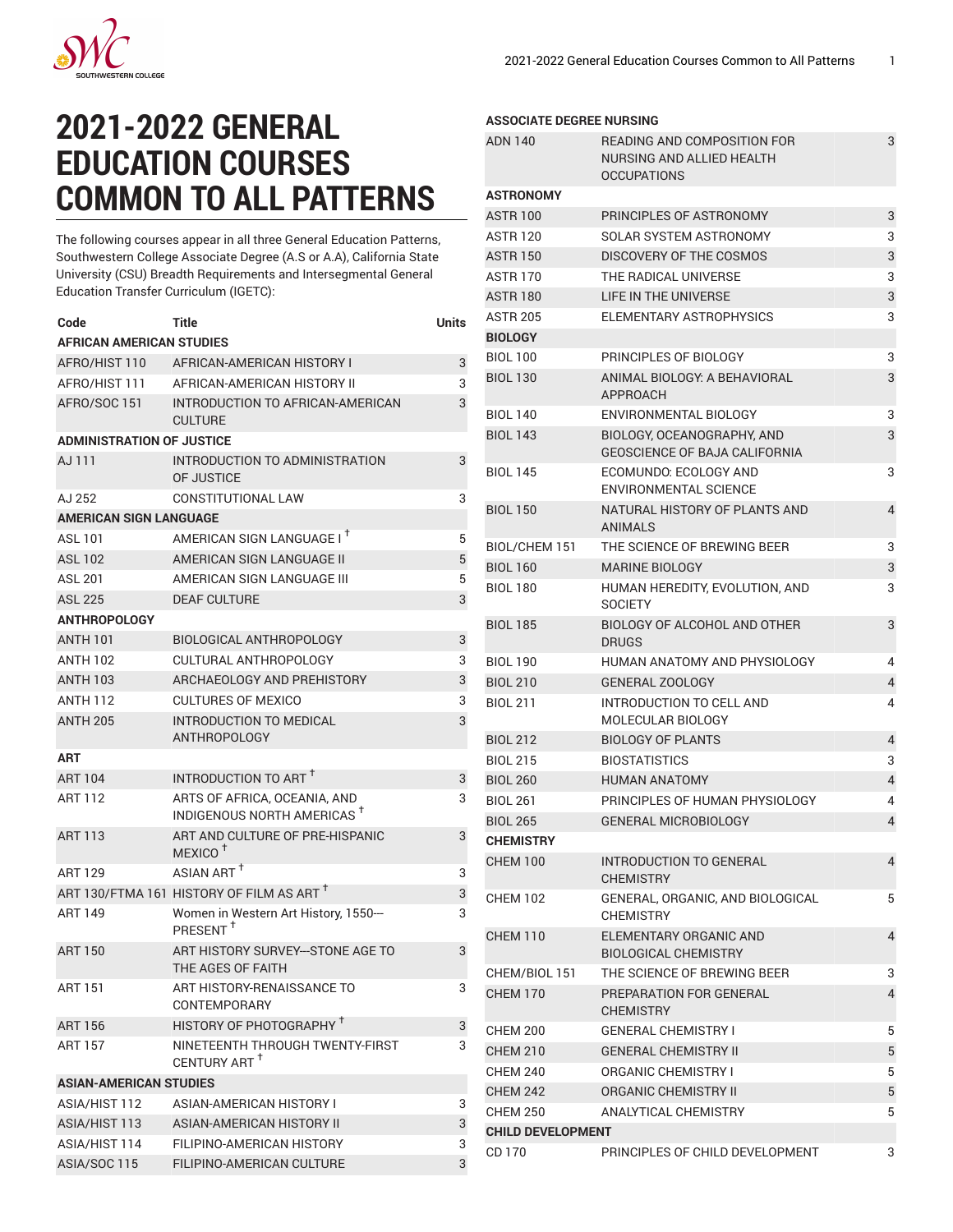| <b>CHINESE</b>                                                                       |                                                                    |             | <b>FREN 101</b>              | ELEMENTARY FRENCH I <sup>+</sup>                                 | 5                              |
|--------------------------------------------------------------------------------------|--------------------------------------------------------------------|-------------|------------------------------|------------------------------------------------------------------|--------------------------------|
| <b>CHIN 101</b>                                                                      | MANDARIN CHINESE I <sup>T</sup>                                    | 5           | <b>FREN 102</b>              | <b>ELEMENTARY FRENCH II</b>                                      | 5                              |
| <b>CHIN 102</b>                                                                      | <b>MANDARIN CHINESE II</b>                                         | 5           | <b>FREN 201</b>              | <b>INTERMEDIATE FRENCH I</b>                                     | 5                              |
| <b>COMMUNICATION</b>                                                                 |                                                                    |             | <b>FREN 202</b>              | <b>INTERMEDIATE FRENCH II</b>                                    | $\mathbf 5$                    |
| <b>COMM 103</b>                                                                      | ORAL COMMUNICATION                                                 | 3           | <b>GEOGRAPHY</b>             |                                                                  |                                |
| <b>COMM 104</b>                                                                      | PUBLIC SPEAKING                                                    | 3           | <b>GEOG 100</b>              | INTRODUCTION TO GEOGRAPHY---                                     | 3                              |
| <b>COMM 160</b>                                                                      | ARGUMENTATION AND DEBATE T                                         | $\sqrt{3}$  |                              | PHYSICAL ELEMENTS                                                |                                |
| <b>COMM 176</b>                                                                      | INTERCULTURAL COMMUNICATION                                        | 3           | <b>GEOG 106</b>              | WORLD REGIONAL GEOGRAPHY                                         | 3                              |
| <b>COMM 200/</b>                                                                     | <b>INTRODUCTION TO MASS</b>                                        | $\mathsf 3$ | GEOG 110                     | INTRODUCTION TO OCEANOGRAPHY                                     | $\ensuremath{\mathsf{3}}$      |
| <b>JOUR 101</b>                                                                      | COMMUNICATION AND SOCIETY <sup>T</sup>                             |             | <b>GEOG 120</b>              | INTRODUCTION TO GEOGRAPHY:                                       | 3                              |
| <b>ECONOMICS</b>                                                                     |                                                                    |             |                              | <b>CULTURAL ELEMENTS</b>                                         |                                |
| <b>ECON 101</b>                                                                      | PRINCIPLES OF ECONOMICS I                                          | 3           | GEOG 130                     | <b>WEATHER AND CLIMATE</b>                                       | 3                              |
| <b>ECON 102</b>                                                                      | PRINCIPLES OF ECONOMICS II                                         | 3           | GEOG 160                     | GEOGRAPHY OF CALIFORNIA                                          | 3                              |
| <b>ENGLISH</b>                                                                       |                                                                    |             | <b>GEOLOGY</b>               |                                                                  |                                |
| <b>ENGL 115</b>                                                                      | <b>COLLEGE COMPOSITION: READING AND</b>                            | 4           | <b>GEOL 100</b>              | PRINCIPLES OF GEOLOGY                                            | 3                              |
|                                                                                      | <b>WRITING ANALYTICALLY</b>                                        |             | <b>GEOL 104</b>              | INTRODUCTION TO EARTH SCIENCE                                    | $\ensuremath{\mathsf{3}}$      |
| ENGL 115H                                                                            | HONORS COLLEGE COMPOSITION:                                        | 4           | <b>GEOL 110</b>              | INTRODUCTION TO OCEANOGRAPHY                                     | 3                              |
|                                                                                      | READING AND WRITING ANALYTICALLY                                   |             | <b>GEOL 115</b>              | DINOSAURS AND THE STORY OF EARTH                                 | 3                              |
| <b>ENGL 116</b>                                                                      | CRITICAL THINKING AND ARGUMENT                                     | 4           | <b>HEALTH</b>                |                                                                  |                                |
| <b>ENGL 220</b>                                                                      | <b>INTRODUCTION TO LITERATURE</b>                                  | 3           | <b>HLTH 121</b>              | CULTURAL ASPECTS OF FOOD AND                                     | 3                              |
| <b>ENGL 225</b>                                                                      | INTRODUCTION TO CHILDREN'S                                         | 3           |                              | <b>NUTRITION</b>                                                 |                                |
|                                                                                      | LITERATURE                                                         |             | <b>HLTH 212</b>              | INTRODUCTION TO PUBLIC HEALTH                                    | 3                              |
| <b>ENGL 230</b>                                                                      | <b>WORLD LITERATURE I</b>                                          | 3           | <b>HISTORY</b>               |                                                                  |                                |
| <b>ENGL 231</b>                                                                      | <b>WORLD LITERATURE II</b>                                         | 3           | <b>HIST 100</b>              | AMERICAN CIVILIZATION I                                          | 3                              |
| <b>ENGL 240</b>                                                                      | <b>ENGLISH LITERATURE I</b>                                        | $\sqrt{3}$  | <b>HIST 101</b>              | AMERICAN CIVILIZATION II                                         | $\ensuremath{\mathsf{3}}$      |
| <b>ENGL 241</b>                                                                      | ENGLISH LITERATURE II                                              | 3           | <b>HIST 104</b>              | <b>WESTERN CIVILIZATION I</b>                                    | 3                              |
| <b>ENGL 250</b>                                                                      | AMERICAN LITERATURE I                                              | 3           | <b>HIST 105</b>              | <b>WESTERN CIVILIZATION II</b>                                   | 3                              |
| <b>ENGL 251</b>                                                                      | AMERICAN LITERATURE II                                             | 3           | <b>HIST 106</b>              | <b>WORLD HISTORY I</b>                                           | 3                              |
| <b>ENGL 255</b>                                                                      | <b>TWENTIETH CENTURY LITERATURE</b>                                | 3           | <b>HIST 107</b>              | <b>WORLD HISTORY II</b>                                          | $\ensuremath{\mathsf{3}}$      |
| <b>ENGL 256</b>                                                                      | INTRODUCTION TO SHAKESPEARE                                        | 3           | HIST/AFRO 110                | AFRICAN-AMERICAN HISTORY I                                       | 3                              |
| <b>ENGL 260</b>                                                                      | <b>MYTHOLOGY IN LITERATURE</b>                                     | $\sqrt{3}$  | HIST/AFRO 111                | AFRICAN-AMERICAN HISTORY II                                      | $\ensuremath{\mathsf{3}}$      |
| <b>ENGL 265</b>                                                                      | <b>LITERATURE AND FILM</b>                                         | 3           | HIST/ASIA 112                | ASIAN-AMERICAN HISTORY I                                         | 3                              |
| <b>ENGL 270</b>                                                                      | MULTICULTURAL LITERATURE                                           | 3           | HIST/ASIA 113                | ASIAN-AMERICAN HISTORY II                                        | 3                              |
| <b>ENGL 271</b>                                                                      | LATIN AMERICAN LITERATURE                                          | 3           | HIST/ASIA 114                | FILIPINO-AMERICAN HISTORY                                        | 3                              |
| <b>ENGL 272</b>                                                                      | <b>CHICANO LITERATURE</b>                                          | 3           | <b>HIST 121</b>              | COMPARATIVE HISTORY OF THE                                       | 3                              |
| <b>ENGL 273</b>                                                                      | AFRICAN AMERICAN LITERATURE                                        | 3           |                              | <b>AMERICAS I</b>                                                |                                |
| <b>ENGL 274</b>                                                                      | LITERATURE OF THE U.S. - MEXICO<br>BORDERLANDS AND BAJA CALIFORNIA | 3           | <b>HIST 122</b>              | COMPARATIVE HISTORY OF THE<br>AMERICAS II                        | 3                              |
| <b>ENGL 280</b>                                                                      | LITERATURE BY WOMEN                                                | 3           | <b>HIST 132</b>              | WOMEN IN WORLD HISTORY                                           | $\sqrt{3}$                     |
| <b>ENGL 281</b>                                                                      | HORROR, MADNESS, AND THE<br><b>MACABRE</b>                         | 3           | HIST/MAS 141<br>HIST/MAS 142 | MEXICAN-AMERICAN HISTORY I<br><b>MEXICAN-AMERICAN HISTORY II</b> | 3<br>$\ensuremath{\mathsf{3}}$ |
|                                                                                      | ENGLISH as a SECOND LANGUAGE (ESL)                                 |             | <b>HIST 160</b>              | MODERN MIDDLE EAST AND NORTH                                     | 3                              |
| <b>ESL 115A</b>                                                                      | <b>COLLEGE COMPOSITION FOR</b><br>MULTILINGUAL STUDENTS            | 4           |                              | AFRICA                                                           |                                |
| <b>FILIPINO</b>                                                                      |                                                                    |             | <b>HUMANITIES</b>            |                                                                  |                                |
| <b>FIL 101</b>                                                                       | ELEMENTARY FILIPINO IT                                             | 5           | <b>HUM 101</b>               | HUMANITIES THROUGH THE ARTS I                                    | 3                              |
| <b>FIL 102</b>                                                                       | ELEMENTARY FILIPINO II                                             | 5           | <b>HUM 102</b>               | HUMANITIES THROUGH THE ARTS II                                   | $\sqrt{3}$                     |
| <b>FIL 201</b>                                                                       | <b>INTERMEDIATE FILIPINO I</b>                                     | 5           | <b>HUM 104</b>               | INTRODUCTION TO HUMANITIES: ARTS<br>AND IDEAS                    | 3                              |
|                                                                                      |                                                                    |             | <b>HUM 112/</b>              | CULTURE AND THE MEDIA <sup>T</sup>                               | $\mathbf{3}$                   |
| FILM, TELEVISION, AND MEDIA ARTS (FTMA)<br>FTMA 161/ART 130 HISTORY OF FILM AS ART T |                                                                    | 3           | <b>FTMA 162</b>              |                                                                  |                                |
| <b>FTMA 162/</b>                                                                     | CULTURE AND THE MEDIA <sup>T</sup>                                 | 3           | <b>HUM 120</b>               | INTRODUCTION TO GENDER AND<br><b>WOMEN'S STUDIES</b>             | 3                              |
| <b>HUM 112</b><br><b>FRENCH</b>                                                      |                                                                    |             | <b>HUM 121</b>               | WOMEN AND GENDER IN WORLD                                        | 3                              |
|                                                                                      |                                                                    |             |                              | <b>CULTURE</b>                                                   |                                |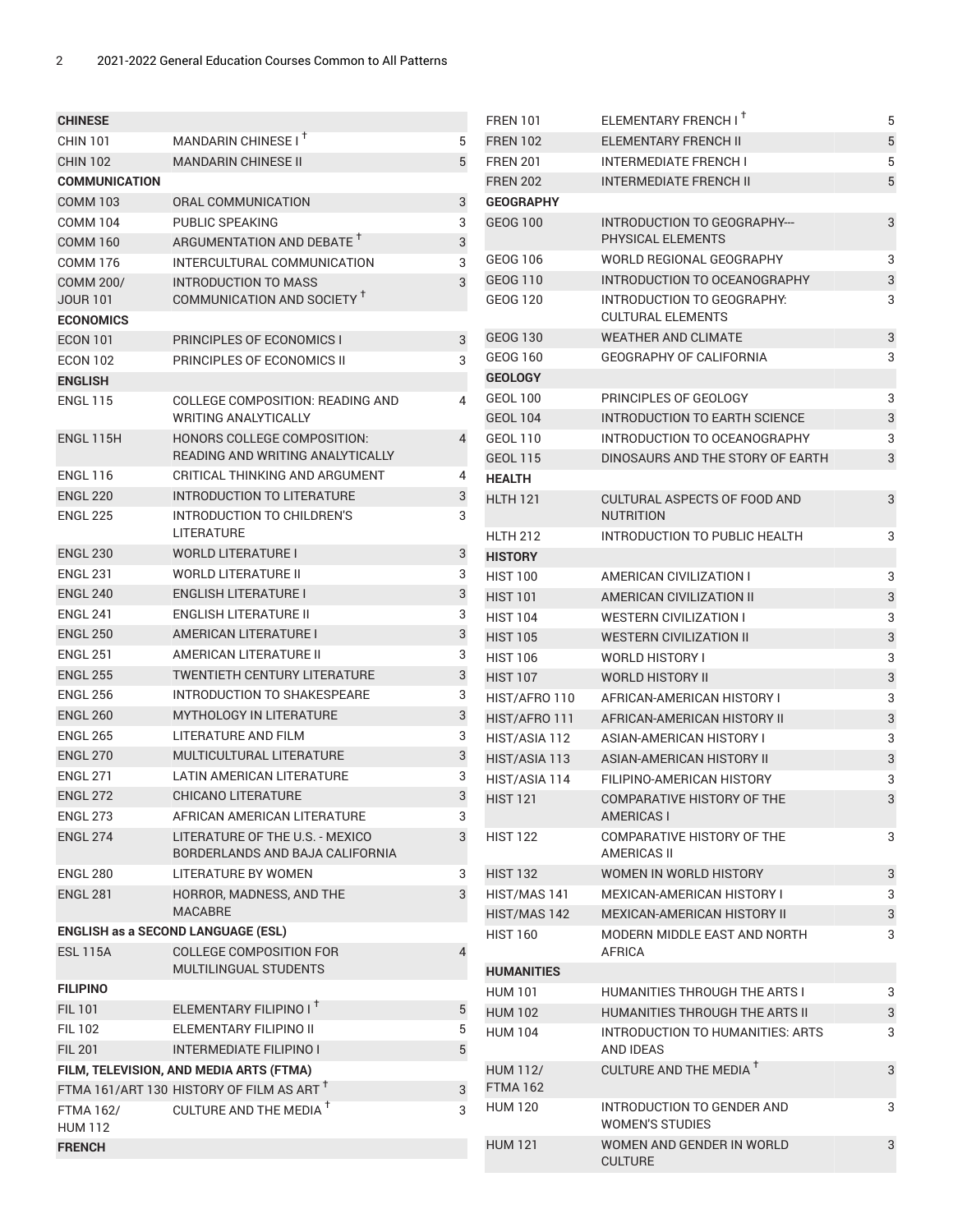| <b>HUM 122</b>                  | WOMEN AND GENDER IN SOCIAL                                                  | 3 |
|---------------------------------|-----------------------------------------------------------------------------|---|
|                                 | <b>MOVEMENTS</b>                                                            |   |
| <b>HUM 123</b>                  | WOMEN AND GENDER IN WORLD ART                                               | 3 |
| <b>HUM 140</b>                  | <b>WORLD MYTHOLOGY</b>                                                      | 3 |
| <b>ITALIAN</b>                  |                                                                             |   |
| <b>ITAI 101</b>                 | ELEMENTARY ITALIAN I <sup>+</sup>                                           | 5 |
| <b>ITAL 102</b>                 | ELEMENTARY ITALIAN II                                                       | 5 |
| <b>ITAL 201</b>                 | <b>INTERMEDIATE ITALIAN I</b>                                               | 5 |
| <b>ITAL 202</b>                 | <b>INTERMEDIATE ITALIAN II</b>                                              | 5 |
| <b>JAPANESE</b>                 |                                                                             |   |
| <b>JPN 101</b>                  | BEGINNING JAPANESE I <sup>+</sup>                                           | 5 |
| JPN 101B                        | CONTINUATION OF ELEMENTARY                                                  | 3 |
|                                 | JAPANESE                                                                    |   |
| <b>JPN 102</b>                  | <b>BEGINNING JAPANESE II</b>                                                | 5 |
| <b>JPN 201</b>                  | <b>INTERMEDIATE JAPANESE I</b>                                              | 5 |
| <b>JPN 202</b>                  | <b>INTERMEDIATE JAPANESE II</b>                                             | 5 |
| <b>JOURNALISM</b>               |                                                                             |   |
| JOUR 101/                       | <b>INTRODUCTION TO MASS</b>                                                 | 3 |
| <b>COMM 185</b>                 | COMMUNICATION AND SOCIETY <sup>+</sup>                                      |   |
| <b>MEXICAN-AMERICAN STUDIES</b> |                                                                             |   |
| MAS/HIST 141                    | <b>MEXICAN-AMERICAN HISTORY I</b>                                           | 3 |
| MAS/HIST 142                    | MEXICAN-AMERICAN HISTORY II                                                 | 3 |
| <b>MAS/SOC 150</b>              | <b>MEXICAN AND MEXICAN-AMERICAN</b><br><b>CULTURES IN THE UNITED STATES</b> | 3 |
| MATH                            |                                                                             |   |
| <b>MATH 101</b>                 | <b>COLLEGE ALGEBRA</b>                                                      | 3 |
| <b>MATH 115</b>                 | <b>STATWAY II</b>                                                           | 4 |
| <b>MATH 118</b>                 | <b>FINITE MATHEMATICS</b>                                                   | 3 |
| <b>MATH 119</b>                 | <b>ELEMENTARY STATISTICS</b>                                                | 4 |
| <b>MATH 120</b>                 | CALCULUS FOR BUSINESS ANALYSIS                                              | 4 |
| <b>MATH 121</b>                 | <b>APPLIED CALCULUS I</b>                                                   | 3 |
| <b>MATH 122</b>                 | <b>APPLIED CALCULUS II</b>                                                  | 3 |
| <b>MATH 244</b>                 | PRE-CALCULUS WITH TRIGONOMETRY                                              | 6 |
| <b>MATH 250</b>                 | ANALYTIC GEOMETRY AND CALCULUS I                                            | 5 |
| <b>MATH 251</b>                 | ANALYTIC GEOMETRY AND CALCULUS II                                           | 4 |
| <b>MATH 252</b>                 | ANALYTIC GEOMETRY AND CALCULUS III                                          | 4 |
| <b>MATH 253</b>                 | INTRODUCTION TO DIFFERENTIAL                                                | 3 |
|                                 | <b>EQUATIONS</b>                                                            |   |
| <b>MATH 254</b>                 | INTRODUCTION TO LINEAR ALGEBRA                                              | 3 |
| <b>MATH 260</b>                 | <b>DISCRETE MATHEMATICS</b>                                                 | 3 |
| <b>MATH 265</b>                 | <b>DISCRETE STRUCTURES</b>                                                  | 3 |
| <b>MUSIC</b>                    |                                                                             |   |
| <b>MUS 105</b>                  | INTRODUCTION TO MUSIC <sup>+</sup>                                          | 3 |
| <b>MUS 106</b>                  | INTRODUCTION TO JAZZ <sup>+</sup>                                           | 3 |
| <b>MUS 107</b>                  | AMERICAN POPULAR MUSIC <sup>T</sup>                                         | 3 |
| <b>MUS 195</b>                  | WORLD MUSIC <sup>+</sup>                                                    | 3 |
| <b>MUS 202</b>                  | DEVELOPMENT OF MARIACHI: STYLE<br>AND CULTURE <sup>+</sup>                  | 3 |
| <b>PHILOSOPHY</b>               |                                                                             |   |
| <b>PHIL 101</b>                 | INTRODUCTION TO PHILOSOPHY                                                  | 3 |
| <b>PHIL 103</b>                 | LOGIC AND CRITICAL THINKING                                                 | 3 |
| <b>PHIL 106</b>                 | <b>WORLD RELIGIONS</b>                                                      | 3 |
| <b>PHIL 107</b>                 | <b>ASIAN PHILOSOPHY</b>                                                     | 3 |

| <b>PHIL 120</b><br><b>PHYSICAL SCIENCE</b> | ETHICS: THEORY AND PRACTICE                                          | 3 |
|--------------------------------------------|----------------------------------------------------------------------|---|
| <b>PHS 101</b>                             | INTRODUCTION TO THE PHYSICAL<br><b>SCIENCES</b>                      | 3 |
| PHS/GEOG/GEOL<br>110                       | INTRODUCTION TO OCEANOGRAPHY                                         | 3 |
| <b>PHYSICS</b>                             |                                                                      |   |
| <b>PHYS 150</b>                            | <b>FUNDAMENTALS OF PHYSICS I</b>                                     | 3 |
| <b>PHYS 152</b>                            | <b>FUNDAMENTALS OF PHYSICS II</b>                                    | 3 |
| <b>PHYS 170</b>                            | <b>COLLEGE PHYSICS I</b>                                             | 3 |
| <b>PHYS 172</b>                            | <b>COLLEGE PHYSICS II</b>                                            | 3 |
| <b>PHYS 174</b>                            | <b>COLLEGE PHYSICS III</b>                                           | 3 |
| <b>PHYS 270</b>                            | <b>PRINCIPLES OF PHYSICS I</b>                                       | 3 |
| <b>PHYS 272</b>                            | <b>PRINCIPLES OF PHYSICS II</b>                                      | 3 |
| <b>PHYS 274</b>                            | <b>PRINCIPLES OF PHYSICS III</b>                                     | 3 |
| <b>PORTUGUESE</b>                          |                                                                      |   |
| <b>PORT 101</b>                            | ELEMENTARY PORTUGUESE I <sup>+</sup>                                 | 5 |
| <b>PORT 102</b>                            | ELEMENTARY PORTUGUESE II                                             | 5 |
| <b>POLITICAL SCIENCE</b>                   |                                                                      |   |
| <b>PS 101</b>                              | INTRODUCTION TO POLITICAL SCIENCE                                    | 3 |
| <b>PS 102</b>                              | <b>INTRODUCTION TO AMERICAN</b><br><b>GOVERNMENT AND POLITICS</b>    | 3 |
| PS 103                                     | INTRODUCTION TO COMPARATIVE<br><b>GOVERNMENT</b>                     | 3 |
| <b>PS 104</b>                              | INTRODUCTION TO INTERNATIONAL<br><b>RELATIONS</b>                    | 3 |
| <b>PSYCHOLOGY</b>                          |                                                                      |   |
| <b>PSYC101</b>                             | <b>GENERAL PSYCHOLOGY</b>                                            | 3 |
| <b>PSYC106</b>                             | <b>HUMAN SEXUALITY</b>                                               | 3 |
| <b>PSYC109</b>                             | THE PSYCHOLOGY OF DEATH AND<br><b>DYING</b>                          | 3 |
| PSYC/SOC 116                               | <b>INTRODUCTION TO SOCIAL</b><br><b>PSYCHOLOGY</b>                   | 3 |
| <b>PSYC 211</b>                            | <b>INTRODUCTION TO COGNITIVE</b><br><b>PSYCHOLOGY</b>                | 3 |
| <b>PSYC 230</b>                            | DEVELOPMENTAL PSYCHOLOGY                                             | 3 |
| <b>PSYC 250</b>                            | ABNORMAL PSYCHOLOGY                                                  | 3 |
| <b>PSYC 260</b>                            | INTRODUCTION TO PHYSIOLOGICAL<br><b>PSYCHOLOGY</b>                   | 3 |
| <b>PSYC/SOC 270</b>                        | STATISTICS FOR THE BEHAVIORAL<br><b>SCIENCES</b>                     | 3 |
| <b>SOCIOLOGY</b>                           |                                                                      |   |
| SOC 101                                    | INTRODUCTION TO SOCIOLOGY                                            | 3 |
| SOC 106                                    | <b>RACE AND ETHNICITY</b>                                            | 3 |
| SOC 107                                    | SOCIOLOGY OF RELIGION                                                | 3 |
| SOC 110                                    | CONTEMPORARY SOCIAL PROBLEMS                                         | 3 |
| SOC/ASIA 115                               | FILIPINO-AMERICAN CULTURE                                            | 3 |
| SOC/PSYC 116                               | INTRODUCTION TO SOCIAL<br><b>PSYCHOLOGY</b>                          | 3 |
| SOC 135                                    | SOCIOLOGY OF THE FAMILY                                              | 3 |
| <b>SOC/MAS 150</b>                         | MEXICAN AND MEXICAN-AMERICAN<br><b>CULTURES IN THE UNITED STATES</b> | 3 |
| SOC/AFRO 151                               | INTRODUCTION TO AFRICAN-AMERICAN<br><b>CULTURE</b>                   | 3 |